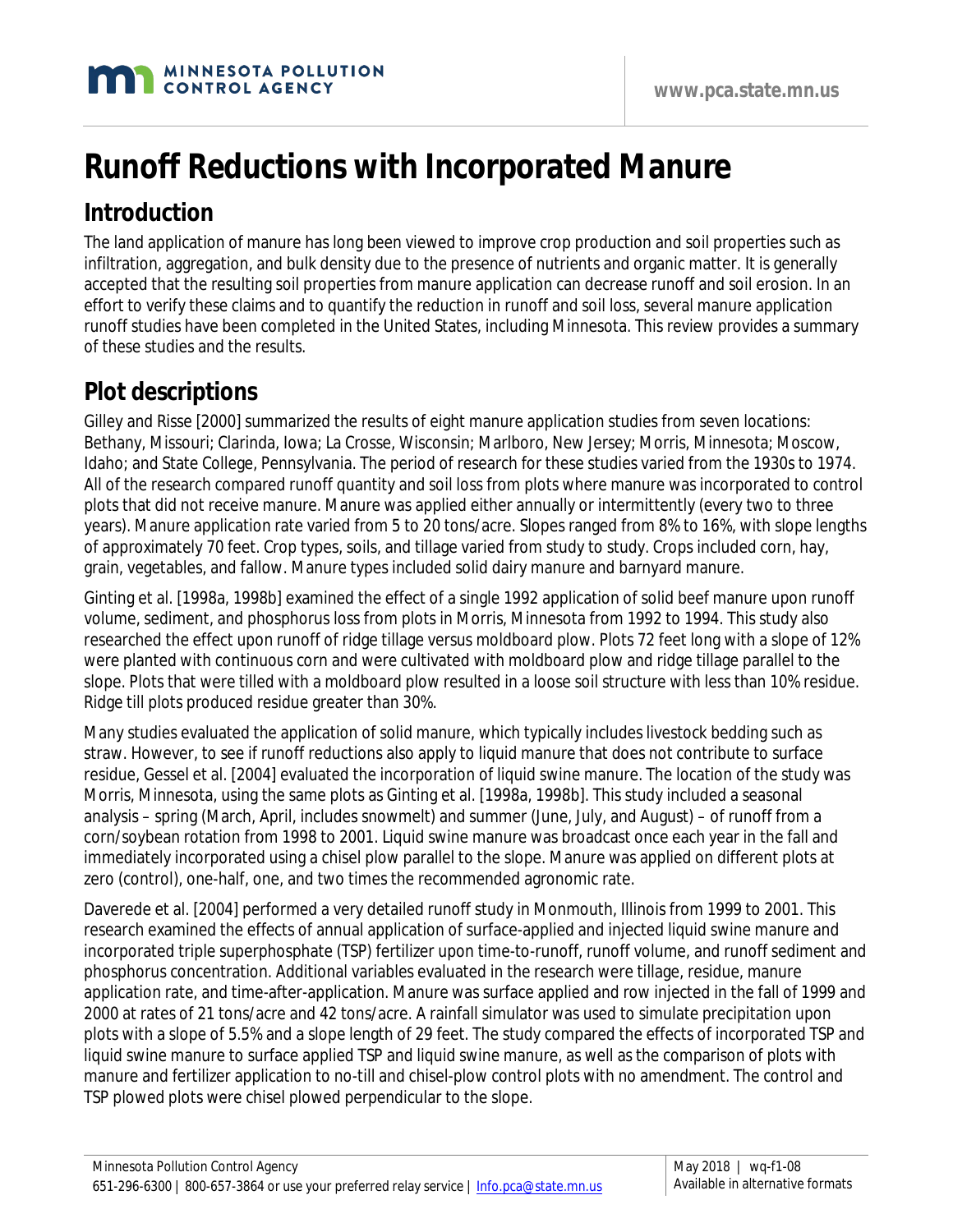### **Runoff volume**

The application and incorporation of manure results in a substantial reduction in measured runoff volume. The summary of research compiled by Gilley and Risse [2000] showed that for plots which received annual applications of manure, the runoff reduction was from 2% to 62% compared to plots that did not receive manure. At the Clarinda, Iowa site, the effect of doubling the manure application rate from 8 tons/acre to 16 tons/acre for 9% slopes 72 feet long was examined. Doubling the annual manure application rate further increased infiltration, so that runoff reductions jumped from 12% to 32% as compared to plots which did not receive manure. The Marlboro, New Jersey site was the only study examined by Gilley and Risse, which researched the effect of slope length upon runoff volume and soil loss. Manure was applied to 4% slopes with lengths of 68 feet, 141 feet, and 210 feet and runoff volume was measured and compared to slopes with the same gradient and length, which did not receive manure. The study showed that reductions in runoff volume were not significantly affected by increases in slope length, with reductions of 49%, 23%, and 38% in runoff volume for the three increasing slope lengths which received manure as compared to those slopes which did not receive manure. The study with the steepest slope that was included in the summary by Gilley and Risse is located in La Crosse, Wisconsin. Barnyard manure was applied at a rate of eight tons/acre to cropped plots and five tons/acre to fallow plots with slope lengths of 72 feet and gradients of 16%. Measured reductions in runoff volumes were 8% for the cropped plots and 2% for the fallow plots as compared to plots which did not receive manure.

For plots in Morris, Minnesota, Ginting et al. [1998a] found that the application beef manure reduced runoff from plots that received manure as compared to plots that did not receive manure in both moldboard plow and ridge till systems. In the high rainfall years of 1993 and 1994, the ridge till and moldboard plow plots which received manure in 1992 were found to have 50% and 80% less runoff compared to counterpart plots which did not receive manure. The application of manure reduced runoff from plots with moldboard plow tillage for a rainfall event of 0.8 inches, but had little effect upon runoff for a rainfall event of four inches due to lack of surface residue. By contrast, the addition of manure to ridge till plots resulted in a reduction in runoff for the four-inch rainfall compared to the control plot which did not receive manure. There was little runoff for either the manured or non-manured plots for the ridge till system for the 0.8 inch storm. The ridge till plot had sufficient residue to store water for infiltration from the large storm event. The application of manure provided greater infiltration capacity to the soil.

A more recent study by Gessel et al. [2004] at the same Morris, Minnesota location found that summer runoff from plots which received liquid swine manure was less than that from plots which did not receive manure, with the greatest reduction occurring from the plots which received manure at twice the agronomic rates. This reduction may be due to increased canopy for plots with greater manure application rates, or due to changes in soil properties due to manure addition. Spring runoff during snowmelt conditions was comparable between manured and unmanured plots, with a net effect of a reduction in annual runoff for plots which received manure at 0.5 and two times the agronomic rates.

Time-to-runoff, as well as runoff volume, was measured by Daverede et al. [2004] for one month and six months after manure and phosphorus fertilizer (TSP) application. Time-to-runoff averaged one hour for incorporated TSP and injected manure, as compared to an average time–to–runoff of nine minutes for surface applied amendments for a rainfall simulation one month after application. The chisel plowed control plot had the longest time to runoff of 129 minutes, while the injected high manure application rate (HM) plot resulted in a time to runoff of 82 minutes. The injected low manure application rate (LM) plot had a time-to-runoff of 114 minutes. This order reversed after six months, with the HM plot having the longest time to runoff of 47 minutes, and the chisel plow incorporated TSP plot having a time-to-runoff of 27 minutes – comparable to the HM surface applied manure plot time-to-runoff. Correspondingly, the runoff volume after one month of application for the incorporated and injected amendments was 79% less than the surface applied amendments. After six months, the plots which received incorporated and injected amendments had 38% less runoff volume than the surface applied plots. This study also showed the importance of reduced tillage when attempting to increase infiltration.

Gilley and Risse [2000] summarized the compiled research on the reduction in runoff volume due to manure application as compared to tilled plots which did not receive manure by development of an equation which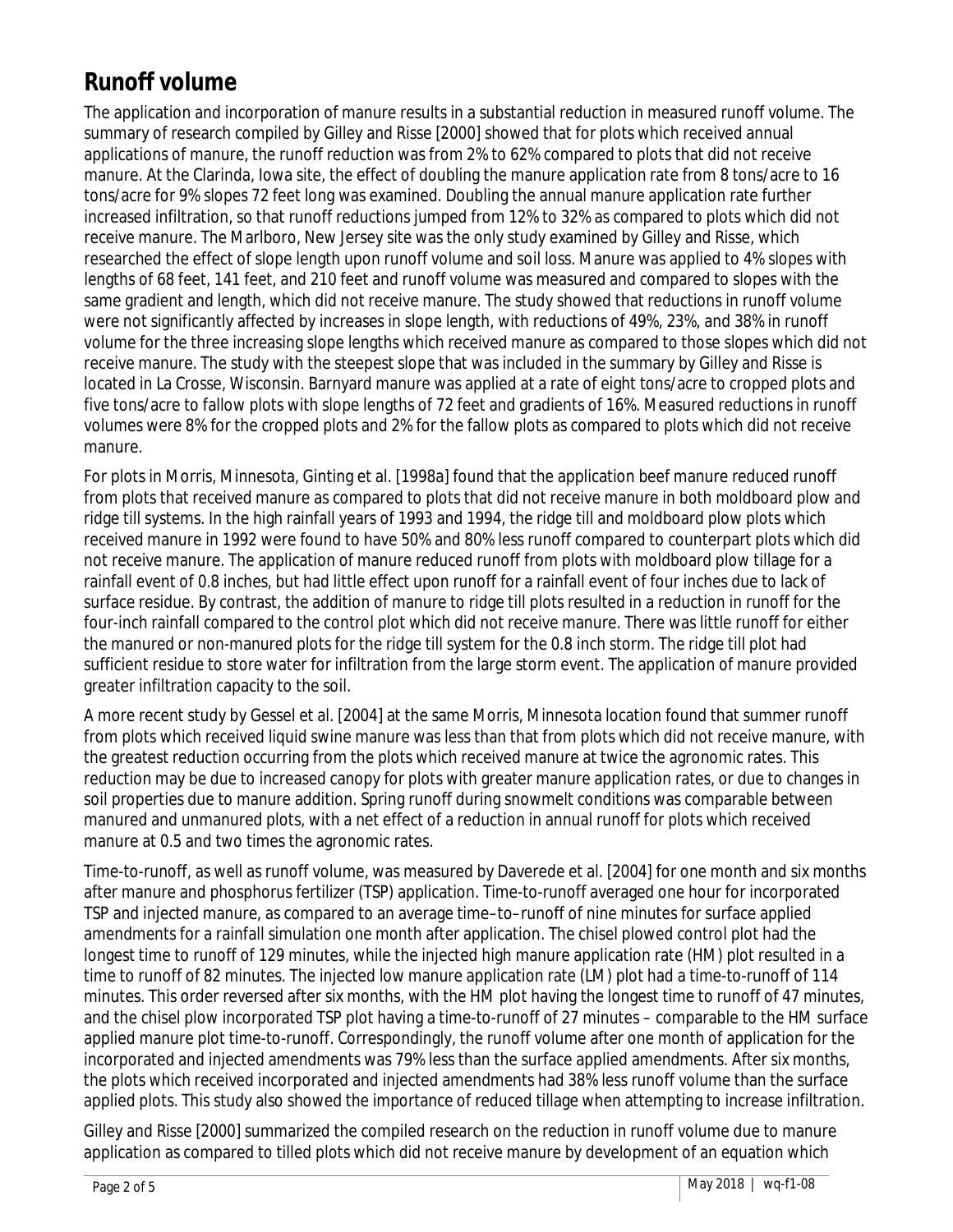relates the manure application rate in Mg/hectare to the reduction in runoff from a field which has received incorporated manure:

This equation is based upon data from sites which received an annual application of manure to slopes with lengths of 69 to 79 feet. The equations are valid for application rates from 11 to 45 Mg/hectare (5 to 20 tons/acre). The monitoring results summarized in the above equation included a variety of soil types; precipitation volumes, durations, and intensities. It is important to note that for all of the sites, the runoff and erosion was less for the plots to which manure was applied as compared to plots to which no manure was applied.

### **Soil loss**

The effects of manure application upon soil erosion are influenced by the time required for the organic matter to become incorporated in the soil and subsequently impact the soil properties [Chandra and De, 1982]. The summary of research compiled by Gilley and Risse [2000] showed that for plots receiving annual applications of manure, the soil loss reduction was from 15% to 65% compared to plots which did not receive manure. At the Clarinda, Iowa site, the effect of doubling the manure application rate increased the reduction in soil loss from 21% to 37% as compared to plots which did not receive manure. At the Marlboro, New Jersey, site, the increase in slope length caused a consistent decrease in the reduction in soil loss from plots that received manure as compared to plots that did not receive manure, with soil



loss reductions of 65%, 30%, and 17% for slope lengths of 68 feet, 141 feet, and 210 feet, respectively. The reduction in soil loss for the 16% slope in La Crosse, Wisconsin was found to be 15% for manure applied annually to a fallow plot and 27% for a cropped plot.

Ginting et al. [1998a] found that runoff sediment loads were greater from plots to which manure was not applied as compared to plots to which manure was applied. As compared to plots that did not receive manure, a one-time application of manure in 1992 reduced annual soil loss by 67% in 1993, with negligible reductions in 1994. In comparing plots that received manure that were subject to moldboard plow versus ridge tillage, the soil loss from moldboard plow plots was 53 times larger in 1993, and 12 times larger in 1994.

The seasonal analysis of Gessel et al. [2004] found that soil loss in runoff occurred predominately in the summer. The quantity of total solids in runoff was greatest in plots which received manure at one-half of the agronomic rate. However, a significant reduction was seen in plots that received manure at twice the agronomic rates as compared to the unmanured control plot. The fall-applied manure did not show soil loss reductions during periods of spring runoff over frozen soil conditions.

Daverede et al [2004] studied the effect of both injected manure and incorporated TSP fertilizer versus surface applied amendments and unfertilized control plots. The research illustrated that runoff sediment concentration was highest for the chisel plowed control plot that did not receive amendment and the incorporated TSP fertilizer plots. The injected low rate (LM) and high rate (HM) liquid manure plots had runoff sediment concentrations 34% and 56% less than the chisel-plowed plots that did not receive manure. However, all no-till plots had lower soil losses compared to tilled plots, regardless of the manure applications. The no-till plots that received surface applied amendments had a residue of 92%, while the chisel plow plots had a surface residue of 37%, and the plots that received injected manure had a surface residue of 61%. The surface applied TSP and manure plots had lower runoff sediment concentrations than the untilled control plot, with the surface applied HM plot having the lowest concentrations.

Gilley and Risse [2000] summarized the compiled research on the reduction in soil loss due to manure application as compared to tilled plots which did not receive manure by development of the following equation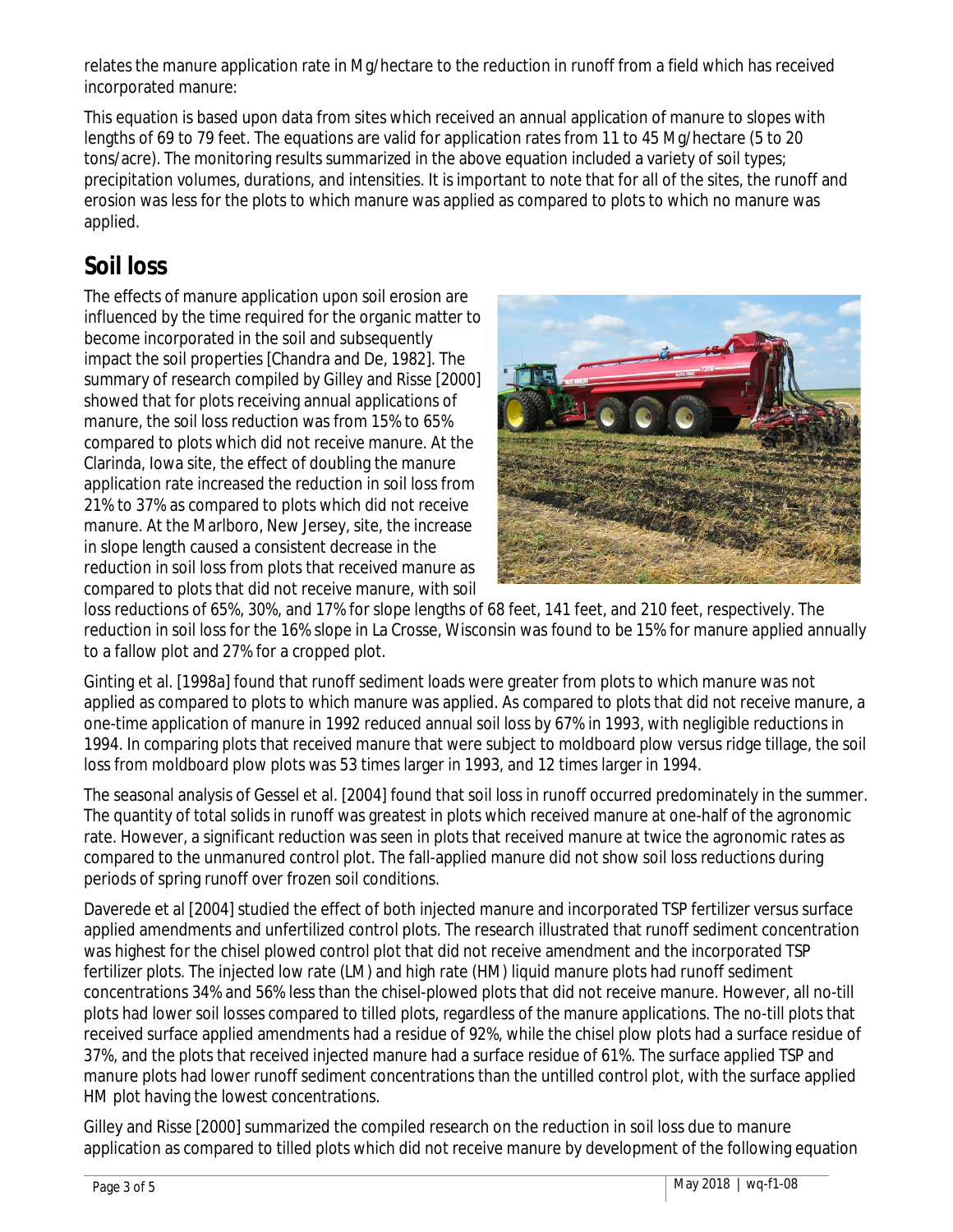which relates the manure application rate in Mg/hectare to the reduction in soil loss for fields that have incorporated manure.

The same caveats that apply to the runoff reduction equation given above also apply to the soil loss reduction equation.

### **Phosphorus**

Ginting et al. [1998b] also examined the effect the incorporation of beef manure upon runoff phosphorus concentrations from plots in Morris, Minnesota. The annual loss of total phosphorus and particulate phosphorus from plots which received manure was either similar or lower than plots that did not receive manure or other phosphorus amendments. Precipitation-driven runoff from plots that received manure had lower particulate phosphorus, slightly higher soluble reactive phosphorus, and, resultantly, lower total phosphorus than plots that did not receive manure. Under normal rainfall events, the runoff total phosphorus loadings from plots that received manure was less than plots that did not incorporate manure. The loadings of dissolved reactive phosphorus from ridge till systems were higher for those plots that received manure than for the plots that did not receive manure. This was due to the accumulation of phosphorus near the soil surface for manured ridgetilled plots. This condition did not hold true for moldboard plow plots that received manure, where runoff dissolved reactive phosphorus concentrations were similar between plots which received manure and which did not receive manure.

For particulate phosphorus, the annual loss from ridge till systems was less than that from moldboard plow systems. These results correspond to results obtained for runoff sediment loads. Runoff from plots subject to ridge tillage had lower total phosphorus loadings than plots that were tilled by moldboard plow, which illustrates that the higher dissolved reactive phosphorus loadings from ridge-tilled systems as compared to moldboard plowed systems is offset by lower particulate phosphorus loadings.

Gessel et al. [2004] also studied phosphorus loadings due to liquid swine manure applications onto the same plots in Morris, Minnesota as Ginting et al. Annual runoff total phosphorus loads were similar for the control plots that did not receive manure or commercial fertilizer phosphorus, and the plots that received manure at various application rates. Dissolved phosphorus runoff loadings were constant for the various manure application rates during the summer season. However, during the spring snowmelt period when runoff is controlled by frost depth, dissolved phosphorus loadings were four times greater from the plots that received manure at twice the agronomic rate as compared to plots that received no manure or manure at ½ the agronomic rate. Annual total phosphorus levels are similar to plots that did not receive manure due to the reduced erosion and consequently lower particulate phosphorus loss during the summer for plots that received manure.

The research completed by Daverede et al. [2004] found that for one month after manure application, runoff total phosphorus concentration and loads from plots to which swine manure was injected did not differ from plots to which no manure was applied. For plots that received surface-applied TSP fertilizer and liquid swine manure, high dissolved reactive phosphorus and total phosphorus runoff loads were found to exist as compared to the unamended control plot one month after amendment application. In comparison of injected plots versus plots with surface applied swine manure with no tillage, the soil injection of swine manure resulted in a 93% reduction in the runoff concentration of dissolved reactive phosphorus, a 99% reduction in dissolved reactive phosphorus load, an 82% reduction in total phosphorus concentration, and a 94% reduction in total phosphorus load. However, soil extractable phosphorus levels were higher in injected plots that received higher manure application rates. A linear relationship was found to exist between the Bray P1 soil extraction value and runoff dissolved reactive phosphorus concentrations from injected swine manure plots. For this reason, the study recommends that Bray P1 soil extraction levels should be maintained below 100 mg/kg at the 0 to 2.5cm depth. Also, to reduce potential particulate phosphorus loadings, the study concluded that erosion control is the main target for agricultural soils where nutrients have been applied.